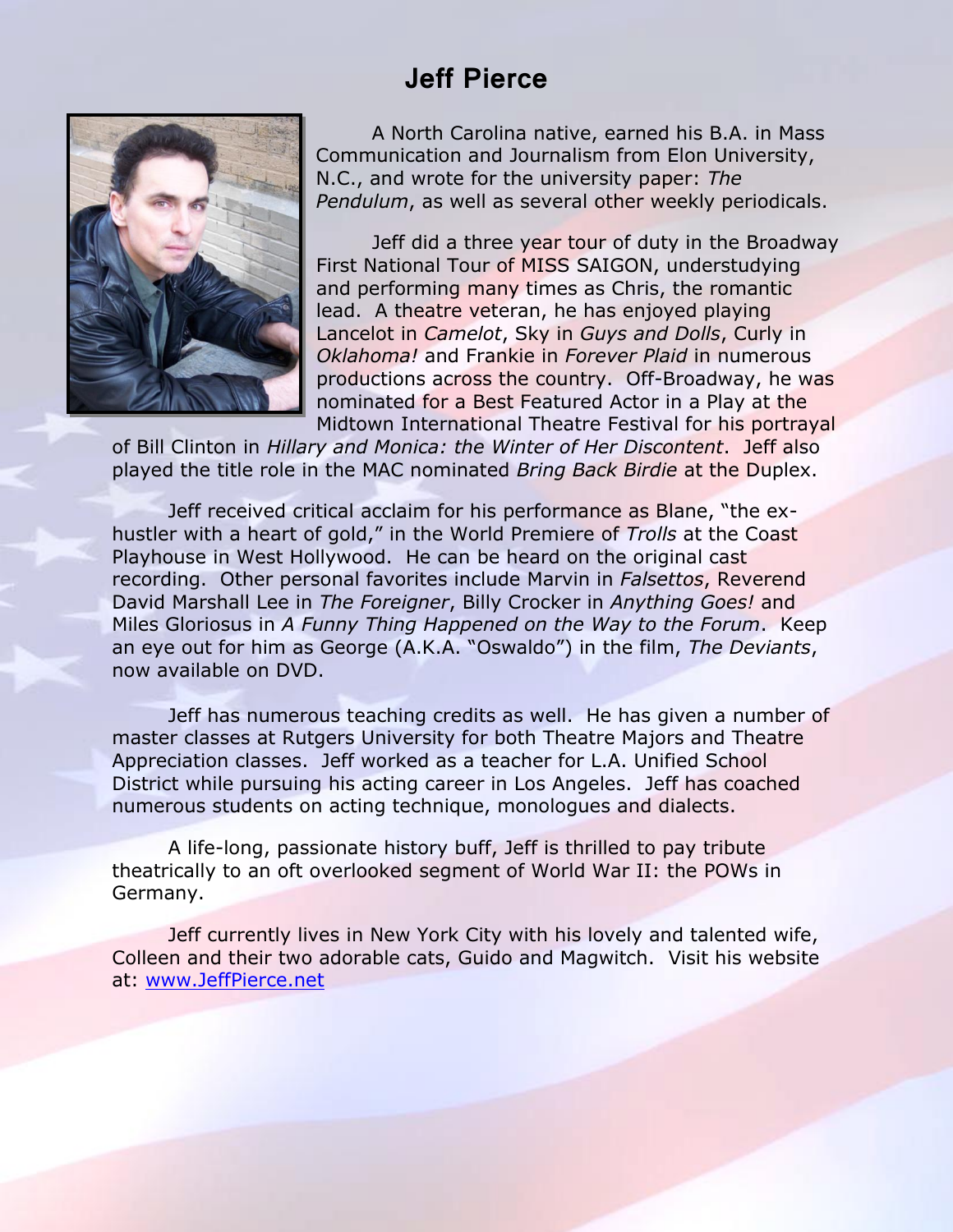# Jeff Pierce

[www.JeffPierce.net](http://www.jeffpierce.net/) Video Clips available on Website www.SouthernManThePlay.com

#### **SAG~AFTRA~AEA**



Voice: Baritenor Height: 6'1" Weight: 195 Hair: Dark Brown Eyes: Hazel

> **Contact: 718-702-2590**

**[JeffPierceNC](mailto:JeffPierceNC@Juno.com) [@Yahoo.com](mailto:JeffPierceNC@Juno.com)**

| <b>THEATRE</b>                                                                                                                                                                                 |                                                                           |                                                                                                                                                                                                                                                                                                         |
|------------------------------------------------------------------------------------------------------------------------------------------------------------------------------------------------|---------------------------------------------------------------------------|---------------------------------------------------------------------------------------------------------------------------------------------------------------------------------------------------------------------------------------------------------------------------------------------------------|
| NATIONAL TOUR                                                                                                                                                                                  |                                                                           |                                                                                                                                                                                                                                                                                                         |
| <b>MISS SAIGON</b><br>Broadway 1 <sup>st</sup> National                                                                                                                                        | Chris u/s (w/ over 80<br>Performances, ensemble)                          | Nicholas Hytner, Director<br>Cameron Mackintosh, Prod.                                                                                                                                                                                                                                                  |
| NEW YORK CREDITS                                                                                                                                                                               |                                                                           |                                                                                                                                                                                                                                                                                                         |
| SOUTHERN MAN<br>(One Man Show)                                                                                                                                                                 | Jackson Taylor & 17 other<br>characters                                   | Jewel Box Theater, MITF,<br>(Regionally: Paramount Theatre,<br>NC & Rutgers Univ)                                                                                                                                                                                                                       |
| A SHOT AWAY<br>(True Accounts of MST)                                                                                                                                                          | Michael                                                                   | Red Fern Theatre Co.<br><b>World Premiere</b>                                                                                                                                                                                                                                                           |
| *HILLARY AND MONICA:                                                                                                                                                                           | Bill Clinton /                                                            | MITF & June Havoc Theater                                                                                                                                                                                                                                                                               |
| The Winter of Her Discontent<br>*BRING BACK BIRDIE                                                                                                                                             | Secret Service Agent<br>Conrad Birdie                                     | ODTC, The Duplex                                                                                                                                                                                                                                                                                        |
| <b>PLAYS</b>                                                                                                                                                                                   |                                                                           |                                                                                                                                                                                                                                                                                                         |
| A CHRISTMAS CAROL<br>MUCH ADO ABOUT NOTHING<br>THE FOREIGNER<br>SUDDENLY LAST SUMMER                                                                                                           | Various Roles<br>Conrade / Claudio U/S<br>Rev. David Lee<br>Dr. Cukrowicz | NC Shakespeare Festival<br>NC Shakespeare Festival<br>TLTOTS, Sullivan, IL<br>TLTOTS, Sullivan, IL                                                                                                                                                                                                      |
| <b>MUSICAL THEATRE</b>                                                                                                                                                                         |                                                                           |                                                                                                                                                                                                                                                                                                         |
| <b>HOLIDAY JUBILEE</b>                                                                                                                                                                         | Soloist/Percussion                                                        | Crossroads Theatre Co, NJ<br>Dir by Rick Sordelet                                                                                                                                                                                                                                                       |
| <b>THAT'S LIFE</b>                                                                                                                                                                             | Man #1/Dean Martin Type                                                   | <b>Florida Studio Theatre</b><br>Dir by Dennis Courtney                                                                                                                                                                                                                                                 |
| <b>FALSETTOS</b><br><b>BRIGADOON</b>                                                                                                                                                           | Marvin<br>Tommy                                                           | Penobscot Theatre Co., ME<br>PCPA Theatrefest, CA<br>Dir by Scott Thompson                                                                                                                                                                                                                              |
| <b>GUYS &amp; DOLLS</b><br>A FUNNY FORUM                                                                                                                                                       | Sky Masterson<br>Miles Gloriosus                                          | <b>TLTOTS, Various Theatres</b>                                                                                                                                                                                                                                                                         |
| <b>CAMELOT</b>                                                                                                                                                                                 | Lancelot                                                                  | TLTOTS, Sullivan, IL<br><b>TLTOTS, Various Theatres</b>                                                                                                                                                                                                                                                 |
| TROLLS                                                                                                                                                                                         | Blane                                                                     | The Coast Playhouse, CA<br><b>World Premiere</b>                                                                                                                                                                                                                                                        |
| FILM/TELEVISION                                                                                                                                                                                |                                                                           |                                                                                                                                                                                                                                                                                                         |
| THE DEVIANTS                                                                                                                                                                                   | Supporting                                                                | <b>Green Band Pictures</b>                                                                                                                                                                                                                                                                              |
| MURPHY'S LAW, Pilot                                                                                                                                                                            | Starring                                                                  | <b>LED Productions</b>                                                                                                                                                                                                                                                                                  |
| <b>RJ REYNOLDS</b><br>AROUND MIDNIGHT                                                                                                                                                          | Lead<br>Starring                                                          | American Multimedia<br>Cinema Entertainment                                                                                                                                                                                                                                                             |
|                                                                                                                                                                                                |                                                                           |                                                                                                                                                                                                                                                                                                         |
| <b>TRAINING</b><br>Ron Melrose - Musical Theatre, NYC<br>Eric Morris - Acting Workshop, LA<br>North Carolina School of the Arts - School of Drama<br>Elon University - B.A. Mass Communication |                                                                           |                                                                                                                                                                                                                                                                                                         |
| OF SPECIAL INTEREST                                                                                                                                                                            |                                                                           |                                                                                                                                                                                                                                                                                                         |
|                                                                                                                                                                                                |                                                                           | DIALECTS: American Regionals, British Regionals, Scottish, Irish, French, Australian IMPRESSIONS:<br>Bill Clinton, George W., Arnold Schwarzenegger, Elvis, & More! SPORTS: Certified Personal Trainer,<br>Softball, Baseball, Football, Tennis, Weight Training OTHER SKILLS: Stage Combat-Fisticuffs- |
|                                                                                                                                                                                                | Broadsword, Drums & Percussion, Basic Juggling, Handguns                  |                                                                                                                                                                                                                                                                                                         |
| *AWARDS                                                                                                                                                                                        |                                                                           |                                                                                                                                                                                                                                                                                                         |
| Featured Actor in a Play                                                                                                                                                                       |                                                                           | *as Bill Clinton in HILLARY AND MONICA nominated for Midtown International Theatre Festival Best                                                                                                                                                                                                        |

**\***as Conrad Birdie in BRING BACK BIRDIE nominated for MAC Cabaret Award for Best Show